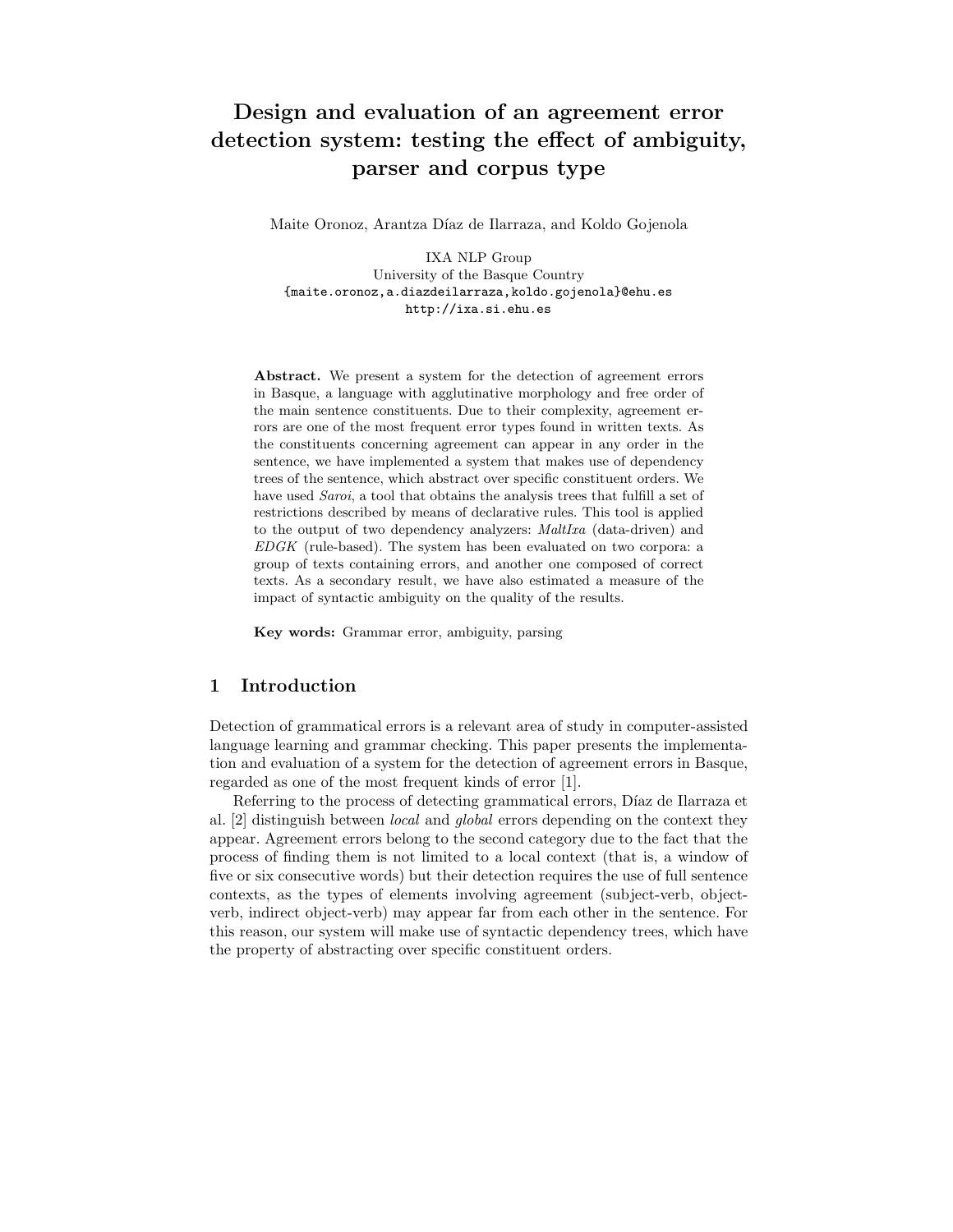#### 2 Maite Oronoz, Arantza Díaz de Ilarraza, and Koldo Gojenola

After the analysis of dependencies the system will make use of *Saroi* [3], a tool that, given a set of dependency trees, obtains those that fulfill the set of restrictions described by means of declarative rules. Although the tool is useful for several types of tree inspection processes, in this work we will use it for the detection of ungrammatical structures. Saroi will be applied to the outputs of two dependency analyzers: EDGK, a knowledge-based dependency parser [4]; and, MaltIxa [5] a data-driven parser based on Maltparser, a freely available and state of the art parser [6]. For the evaluation of the system, texts containing errors and correct texts from the Basque Dependency Treebank [7] will be used.

We are also concerned about the impact of morphosyntactic ambiguity in the quality of our system. A lot of error detection has been carried out on English, for which this kind of ambiguity is less of an issue, but in morphologically rich languages, a deep analysis of the influence of ambiguity in error detection is, in our opinion, fundamental. Among the three main types of ambiguity that can be relevant to grammatical error treatment (morphological, syntactic and semantic), our study will concentrate on measuring the effect of morphological and syntactic ambiguity in the results, leaving aside semantic ambiguity.

The remainder of this paper is organized as follows. After this introduction, section 2 relates our work to similar systems. Section 3 comments on general aspects of agreement errors in Basque. Section 4 will describe the linguistic resources used for the analysis of incorrect texts (corpora), and the main computational tools: two dependency analyzers and Saroi, a tool for tree inspection. Section 5 will present the experiments performed and the main results obtained. We conclude the paper in section 6 with our main contributions.

# 2 A bird's eye view of error detection techniques

Approaches to grammatical error detection/correction are difficult to compare due to mainly the following reasons: i) most of them concentrate on one error type, and ii) the lack of large available error corpora. Choosing the more appropiate technique to the problem of error detection is not a trivial decision. Empirical and knowledge-based approaches can be used for this purpose.

Empirical approaches are suitable for error types related to the omission, replacement or addition of elements. For example, Tetreault and Chodorow [8] use machine learning techniques to detect errors involving prepositions in non-native English speakers. A deeply studied area using machine learning techniques is that of "context-sensitive spelling correction" [9], where the objective is to detect errors due to word confusion (e.g.  $to/too$ ). Bigert and Knutsson [10] prove that precision is significantly improved when unsupervised methods are combined with linguistic information.

Regarding knowledge-based methods, many types of "local syntactic errors" have been detected by means of tools based on finite-state automata or transducers, such as Constraint Grammar (CG) [11], The Xerox Finite State Tool [12] or ad hoc systems. Systems based on finite state techniques usually define error patterns encoded in the form of rules which are applied to the analyzed texts.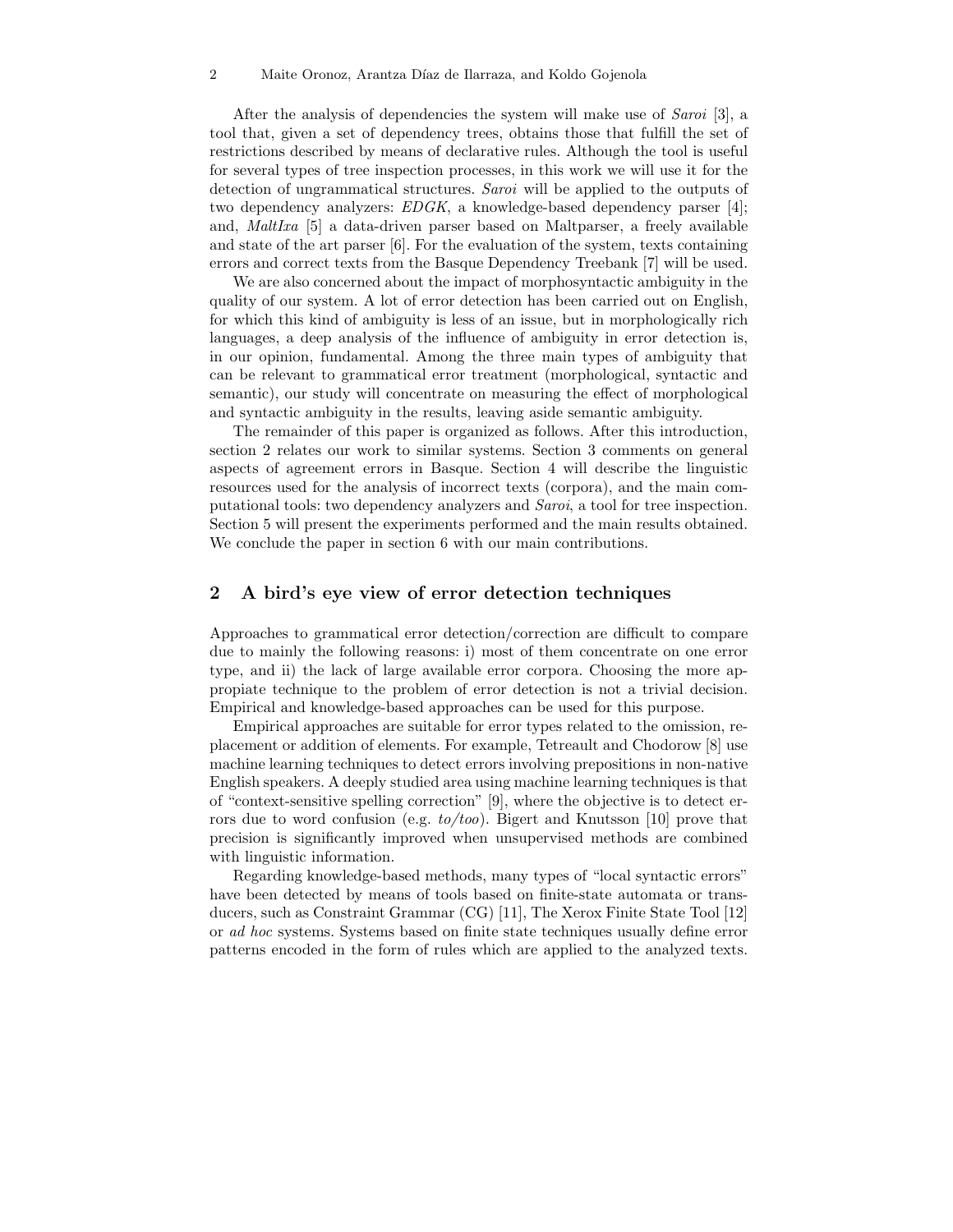For "global error" treatment, approaches based on context free grammars (CFG) or finite state techniques have been used. For example, CFG-based systems have experimented with the "relaxation" of some constraints in the grammar [13] or have specially developed error grammars [14]. Statistical parsers have also been used, that get a measure of grammaticality [15].

The relationship between ambiguity and error detection has been mentioned in very few occasions [16, 17]. Similarly to most NLP areas, the development of tools for grammatical error detection finds ambiguity as a main obstacle for the design of efficient and accurate systems. Birn [16] states that the errors accumulated through morphological and syntactic analysis make it difficult to detect grammatical errors.

## 3 Agreement errors in Basque

Basque is an agglutinative language with free order among the elements of the sentence. When classifying the errors related to agreement, we can distinguish three types of contexts:

- Intra-sentence agreement. The subject, object and indirect object must agree with the verb in case, number and person. These constituents can appear in any order in the sentence. It can appear in simple or compound sentences.
- Intra-phrase agreement. The constituents inside a phrase (e.g., a determiner) must agree with the head of the phrase (e.g., a noun).
- Other types of agreement. For example, an apposition and its corresponding main clause must agree in case, number and person.

| $*Zentral \ nuklear-r-ak$                                                                           | $zakar$ erradiaktiboa | eratzen dute          |
|-----------------------------------------------------------------------------------------------------|-----------------------|-----------------------|
| Power_station nuclear-0-the/ABS/PL/DET rubish radioactive/ABS/SG create AUX/SBJ:ERG_3PL,OBJ:ABS_3SG |                       |                       |
| <sup>**</sup> The nuclear power station'                                                            | 'create'              | 'radioactive rubbish' |

Table 1. Agreement error (SBJ: subject, OBJ: object, ERG: ergative, ABS: absolutive).

We performed a manual study on the frequency of each type of error over a sample of 64 sentences containing agreement errors (and, sometimes, other types of error) that were taken from a database containing grammatical errors, and we found that intra-sentence agreement was by far the most common type (59 of the sentences, compared to 5 intra-phrase errors). For that reason, we dedicated our effort to this kind of error. Table 1 shows an example of a typical agreement error, where the verb must agree with the main grammatical elements (subject and object) in case, number and person. The fact that these elements can appear in any order with respect to the verb and also to each other makes error detection a difficult task, as there is a high number of possible permutations.

In brief, intra-sentence agreement errors can be abstracted as a local dependency tree where the main verb is the head, and the subject, object and indirect object are the dependents, together with the auxiliary that is also a dependent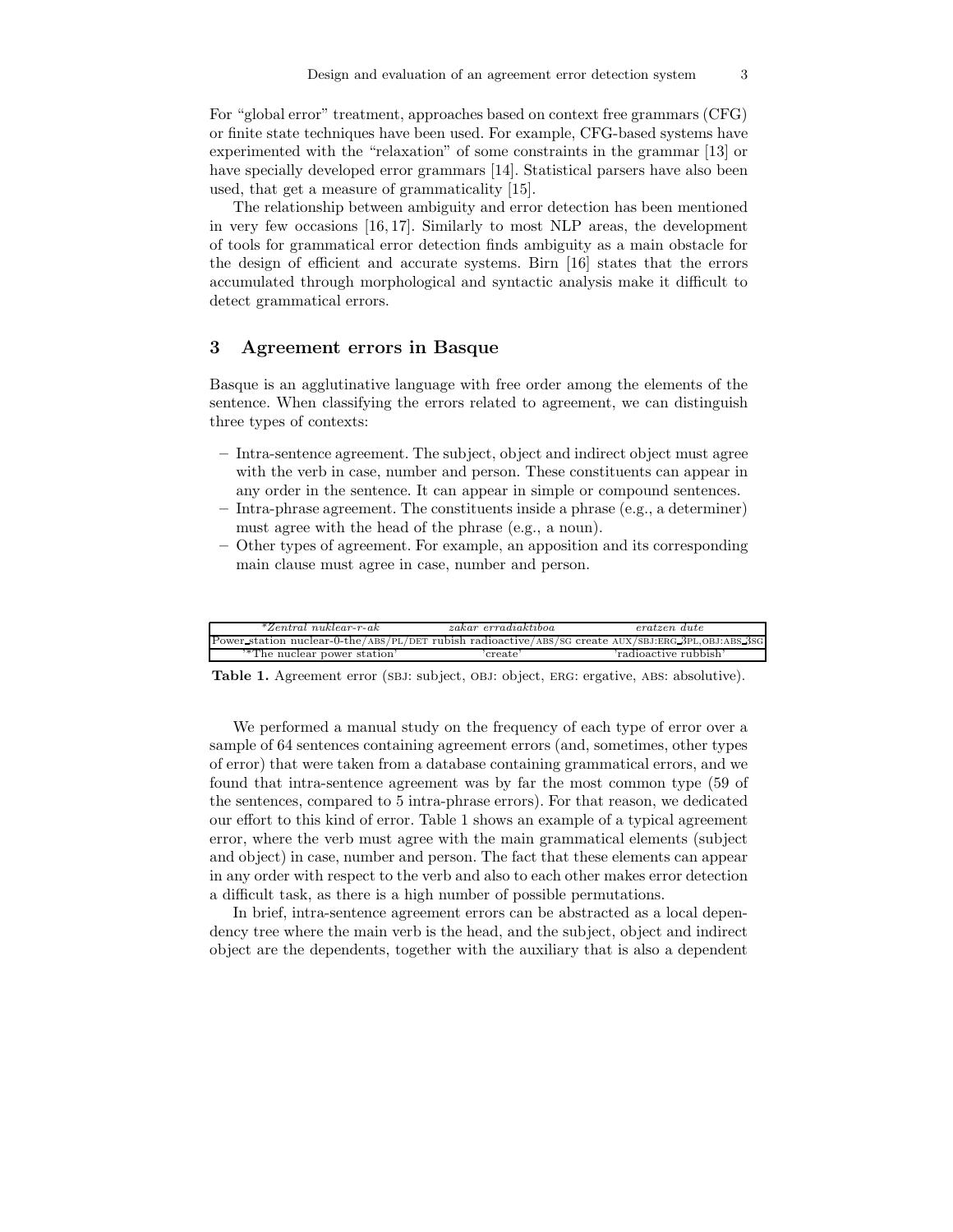of the main verb and contains agreement information about the gramatical relations (case, number and definiteness).

# 4 General linguistic resources

## 4.1 The Corpus

The task of creating large sets of ungrammatical sentences is a necessary but time consuming activity. A corpus of this type can be composed of sentences produced by language learners (learner corpus) or it can be taken from a general error corpus not necessarily produced in a language-learning context [14]. Although some approaches propose the automatic creation of ungrammatical sentences [18], we decided to use a set of genuine errors. For evaluation, we use two corpora:

- A general purpose error corpus. It contains 1,000,000 words collected from different sources (language schools, technical reports, e-mails...). For the current experiments, we took a small subset of this corpus (5,000 words or 267 sentences), in which agreement errors were manually annotated.
- The Basque Dependency Treebank (BDT). This is a collection of presumably correct texts, that contains 55,000 tokens. Working with correct texts allows us to test the system negatively, that is, we test the system's behavior regarding false alarms, an important facet in automatic error detection.

## 4.2 Syntactic analysis

The creation of NLP tools is a very expensive task, so, instead of preparing specially tailored resources for error processing we decided to use the existing systems in our group, and perform the necessary adaptations to deal with illformed sentences. For the analysis of the input texts, we use the syntactic analysis chain for Basque [19]. It is composed of three main components (see figure 1):

- Morphosyntactic processing. It includes tokenization, morphological analysis, and detection of multiwords, followed by morphological disambiguation.
- Chunking. It detects named entities, and, after a shallow syntactic function disambiguation phase, obtains nominal and verbal chunks.
- Dependency parsing. A parser obtains dependency trees.

There are two modules in charge of disambiguation (see figure 1):

– Morphosyntactic disambiguation (linguistic and stochastic disambiguation). After applying the morphological analyzer (MORFEUS), the tagger/lemmatizer eustagger obtains the lemma and category of each form, also performing disambiguation using the part of speech (POS), fine grained POS (SubPOS) or case. Disambiguation is carried out by means of linguistic rules using Constraint Grammar (CG) and stochastic techniques [20]. Figure 1 shows the parameterizable disambiguation levels in eustagger. M1, M2 and M3 combine linguistic and stochastic disambiguation using different linguistic features, while M4 only uses CG. M3 is the option that disambiguates the most (95.42% precision).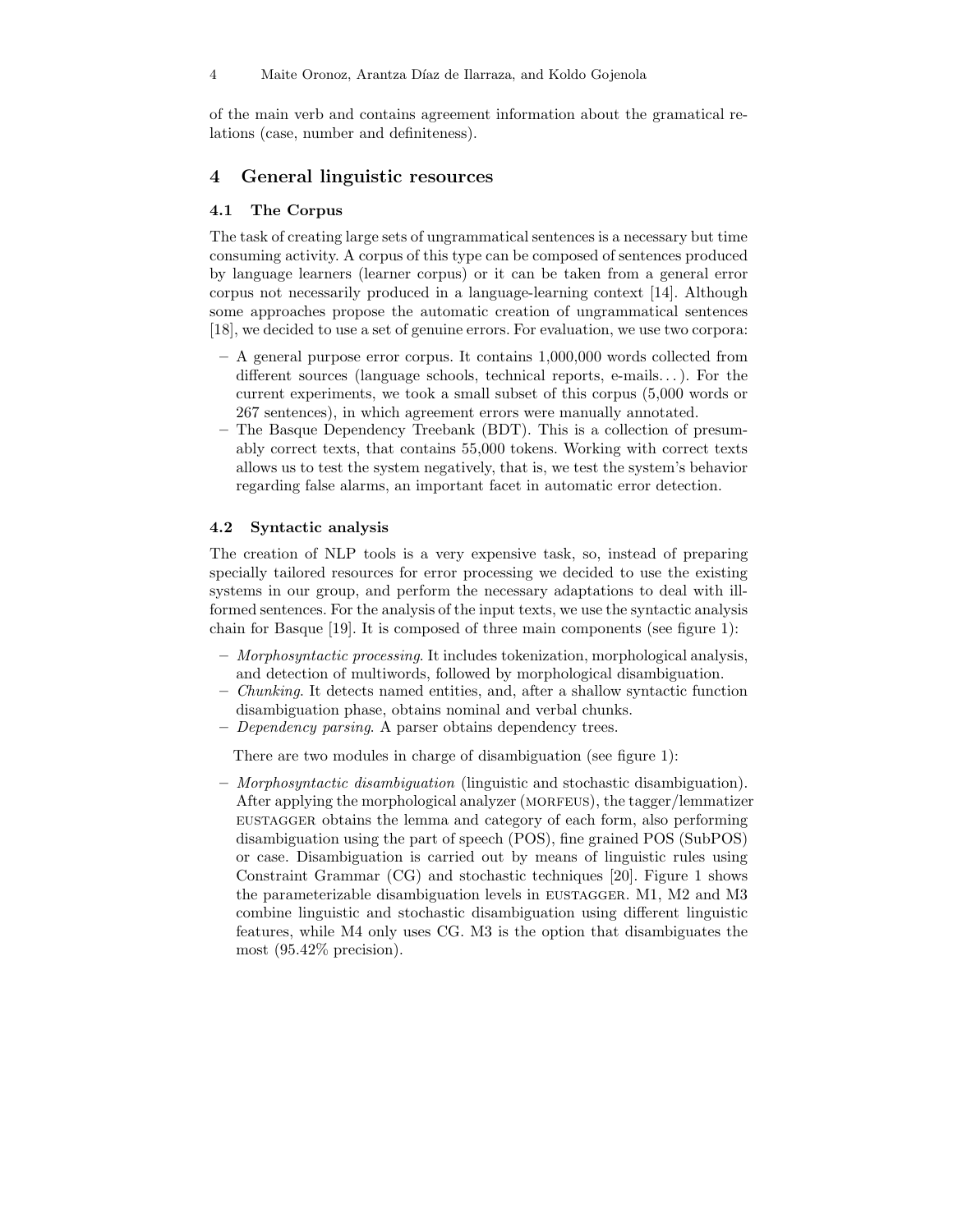- $-$  Shallow syntactic function disambiguation. This is carried out in two levels, which disambiguate different kinds of functions (see figure 1):
	- S1: it deals with syntactic functions (SF) related to nominal and verbal chunks. That is, functions internal to chunks.
	- S2 treats all functions in S1 plus the main syntactic functions.

Two dependency-based parsers have been used in the present work:

- EDGK, a knowledge-based dependency parser [4] based on CG.
- $-$  *MaltIxa*, an adaptation of Maltparser, a data-driven dependency parser [6] successfully applied to typologically different languages and treebanks.



|                          | Level Linguistic features        | Method     |
|--------------------------|----------------------------------|------------|
| M1                       | <b>POS</b>                       | $CG + HMM$ |
| M <sub>2</sub>           | $POS + SubPOS$                   | $CG + HMM$ |
| $\overline{\mathrm{M3}}$ | $POS + SubPOS + Case   CG + HMM$ |            |
| $\overline{\text{M4}}$   | $M3 + rest$ of features          | CG         |
| S1                       | SF nom. & verb. chunks CG        |            |
| S <sub>2</sub>           | $S1 + \text{main SF}$            | CG         |

Fig. 1. The syntactic analysis chain for Basque and the disambiguation levels in it.

Regarding accuracy, EDGK obtains 48% precision and 46% recall on wellformed texts while  $Maltxa$  obtains 76.76% LAS<sup>1</sup>. Although the results are not directly comparable, they serve as an estimate of each parser's performance.

#### 4.3 Saroi: A tool for inspecting dependency trees

For the detection of agreement errors we applied Saroi, a system developed to apply a set of query-rules to dependency trees. Saroi takes as input a group of analysis trees and a group of rules, and obtains as output the dependency trees

<sup>&</sup>lt;sup>1</sup> Labeled Attachment Score.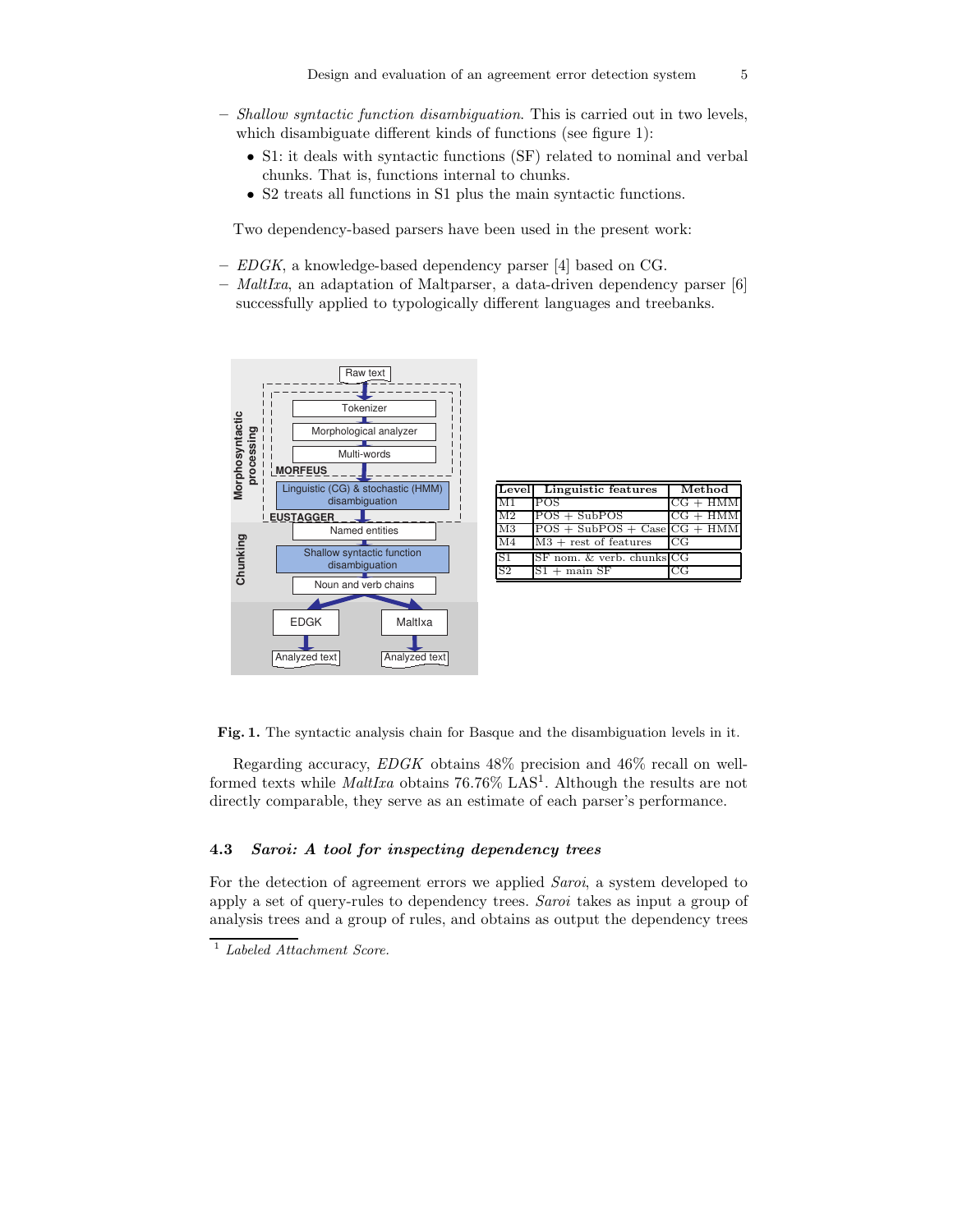that fulfill the conditions described in the rules. Its main general objective is the analysis of any linguistic phenomena in corpora.

Figure 2 shows an example of a rule that detects the error in the dependency tree of the same figure. In the sentence the subject *zentral nuklearrak* (nuclear power station), in absolutive case, and the auxiliary verb, dute (linked to the main verb eratzen, create) and which needs a subject in ergative, do not agree.



Fig. 2. A rule (left side) detecting the agreement error in the dependency tree (right side) of the sentence in Basque (\*Nuclear power station create radioactive rubbish).

Saroi uses as input the result of the syntactic analyzer (see section 4.2), in which the relations between the elements of the sentence are ambiguous, as a result of the remaining morphosyntactic ambiguity (see figure 3 in which, for example, "nuklearrak" has 3 interpretations). Then, Saroi constructs all the set of non ambiguous trees starting from an initially ambiguous tree (figure 3). The detection rules are applied to the expanded set of dependency trees.



Fig. 3. Ambiguous tree and some of its corresponding non ambiguous trees.

## 5 Experiments

In this section we will first comment on the experimental settings of the evaluation (5.1 and 5.2), and then we will present the results obtained (5.4).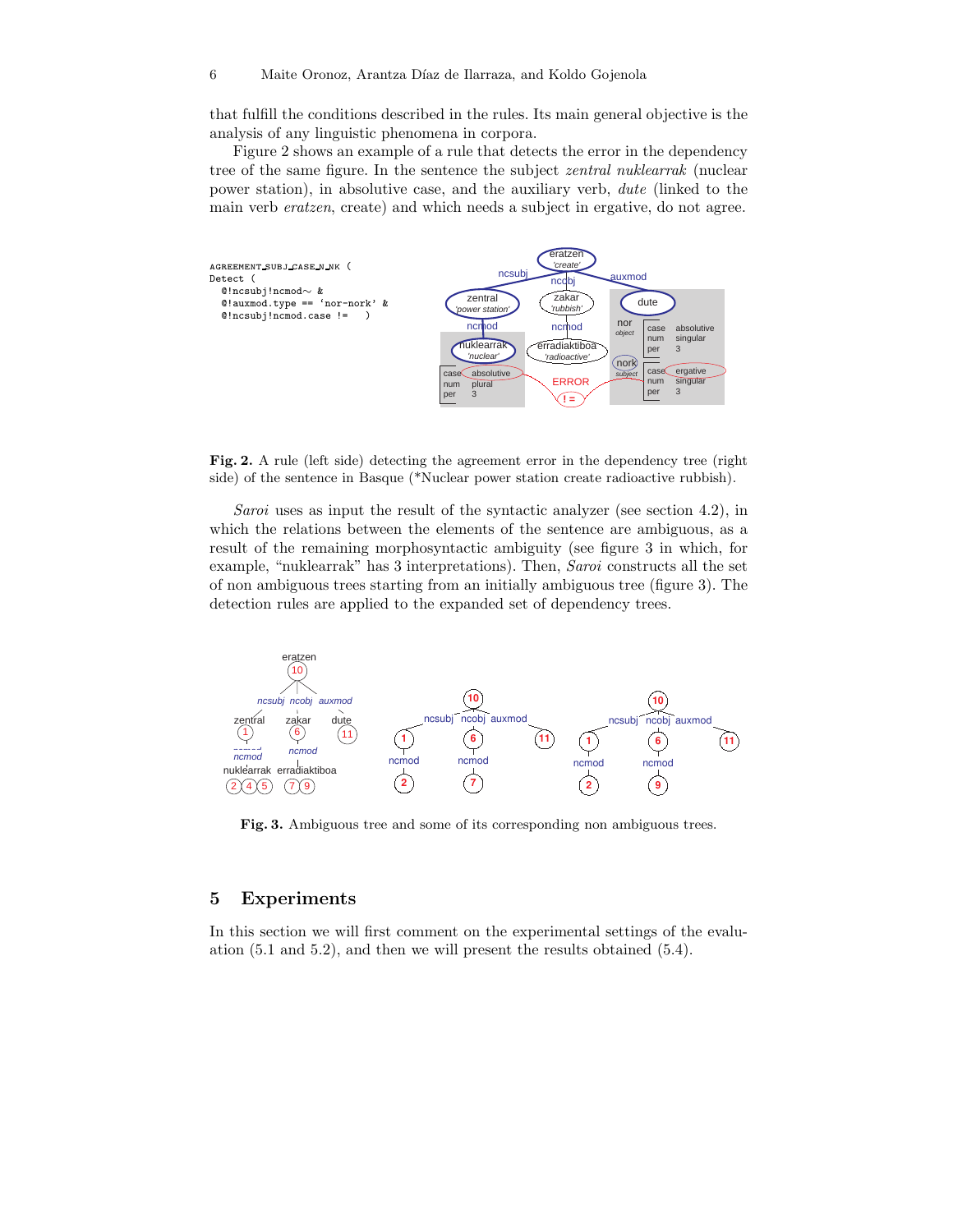## 5.1 Preprocessing

When using the predefined linguistic analysis chain for the detection of agreement errors, we had to take several aspects into account:

- Difficulties due to language features (ellipsis and ambiguity). In Basque "The phrases that agree with the verb need not be overtly manifest in the sentence: ergative, dative and absolutive noun phrases or pronouns can be absent and understood<sup>2"</sup>. The inherent ambiguity of ellipsis together with semantic ambiguity make it difficult to decide on the correctness of a sentence.
- $-$  Difficulties inherent to automatic language processing. One of the syntactic analyzers (EDGK) obtains partial analyses, that is, not all the elements of the sentence appear in the final dependency trees, due to lack of coverage of the parser. Additionally, the errors mount up in the analysis chain, increasing the number of false alarms.

In an effort to overcome the mentioned problems, we decided to add a preprocessing module that will enrich dependency trees in three ways:

- Enriching nodes corresponding to coordination. For example, when two singular NPs are coordinated, the resulting constituent will agree in plural. For this task we used a set of CG rules.
- Enriching the auxiliary verb with agreement information about case, number and person of the subject, object and indirect object, that was not explicitly shown but was implicitly known. For example, the auxiliary verb dute indicates that the subject is *haiek* ('those') and the object *hura* ('that'). We made explicit, for example, that the subject has the features: case= "ergative", number="plural" and person="3".
- Enriching verbs with subcategorization information relevant for agreement, using patterns extracted from three data sources: i) manually developed schemas ii) realization-schemas automatically extracted from a corpus and, iii) information about auxiliary verbs from a dictionary.

## 5.2 Evaluation methodology

Considering the problems mentioned in section 5.1 and being concerned about the impact of ambiguity in the quality of our analyzers, we followed these steps:

- 1. We chose the best option for morphological and syntactic disambiguation.
- 2. Once we decided the appropiate disambiguation level, we evaluated the system using two corpora: correct and error corpora.

An important remark regarding evaluation is that we will not apply the standard development-refinement-test cycle, but instead we will follow a developmenttest methodology: a) design of error detection rules in Saroi, and, b) evaluation.

<sup>2</sup> http://www.ei.ehu.es/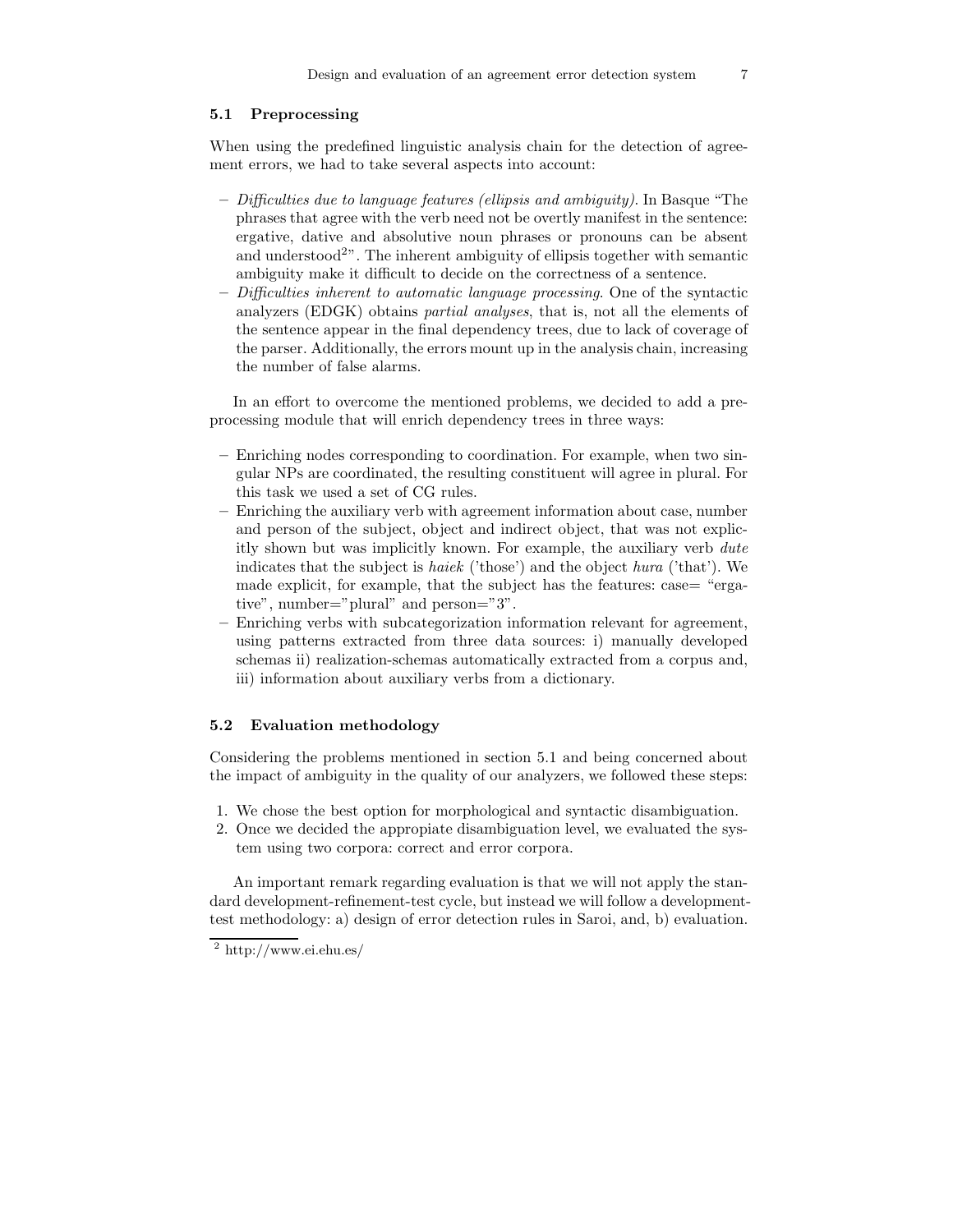This means that there will not be a second step for the refinement of the rules after examining their results on a development set. Our aim was to test the effectiveness of a set of clean error detecting rules over different settings (corpus, parser and ambiguity). In that respect, the rules examine clear (and possibly naive) linguistic statements (e.g. the subject and verb must agree in case and number). This also means that there will be room for improvement of the results, after adapting the error detection rules to the details of real and/or noisy data.

#### 5.3 Election of the disambiguation level

Due to morphosyntactic and syntactic ambiguity, a number of trees ranging from 1 to more than 100 are generated for each sentence. Taking into account the combinations of morphosyntactic and shallow syntactic function disambiguation levels, the best disambiguation criteria should be those that: a) detect the highest number of errors in ungrammatical sentences, b) give the lowest number of false alarms in grammatical sentences, and c) generate the lowest number of analysis trees for each sentence (efficiency). With this objective, we followed two steps:

- 1. First, we chose the best morphosyntactic disambiguation level.
- 2. Second, after the morphosyntactic disambiguation level was fixed, we selected the best option for shallow syntactic function disambiguation.

For that reason, we selected a set of 10 ungrammatical sentences and their respective corrections (one for each sentence, that is, a total of 20 sentences). The sentences were analyzed with the eight disambiguation combinations<sup>3</sup> giving the results shown in table 2. The two combinations that generate the lowest number of trees with acceptable detection and false alarm rates were those performing the deepest morphosyntactic disambiguation, that is,  $M3<sup>4</sup>$  (S1 and S2).

| $\text{Disambiguation combinations} \[ \text{M1-S1} \[ \text{M2-S1} \[ \text{M3-S1} \[ \text{M4-S1} \[ \text{M1-S2} \[ \text{M2-S2} \[ \text{M3-S2} \[ \text{M4-S2} \] \]$ |  |                |  |                               |       |
|----------------------------------------------------------------------------------------------------------------------------------------------------------------------------|--|----------------|--|-------------------------------|-------|
| Number of trees                                                                                                                                                            |  | 67.7 67.7 27.8 |  | $46.7$   22.11   22.11   11.6 | 11.62 |
| Errors in ungrammatical                                                                                                                                                    |  |                |  |                               |       |
| False alarms in grammatical                                                                                                                                                |  |                |  |                               |       |

Table 2. Looking for the best morphosyntactic disambiguation-combination.

Next, we performed a deeper analysis to choose the best syntactic function disambiguation level (S1 or S2). We soon realized that the grammar that assigns the dependency relations to correct texts need of relaxation when applied to ill-formed ones. For example, in the sentence " $*nik$  ez nago konforme" (I do not agree), the word " $nik$ " (I) was not tagged as *subject* as it carries the ergative case, and the auxiliary verb asks for a subject in absolutive (this is a constraint

<sup>3</sup> 8 combinations: 4 morphosyntactic \* 2 syntactic.

<sup>4</sup> Although the M4-S2 combination in table 2 seems to be good, it sometimes creates too many trees and, in other cases, it does not obtain any analysis tree.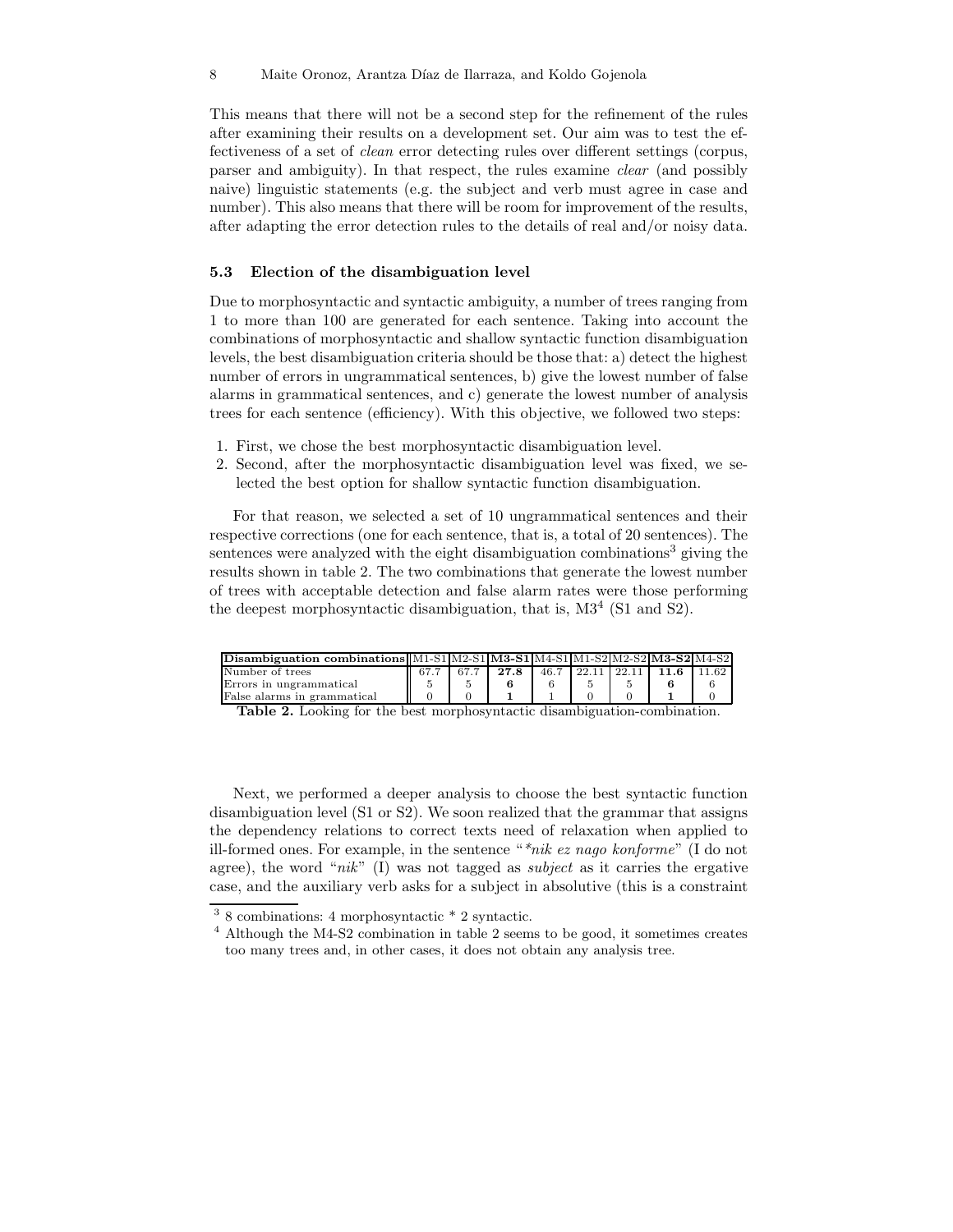in the dependency grammar when assigning the subject tag). We experimented relaxing all the conditions referred to the type of auxiliary in the rules assigning subject, object and *indirect object* relations. This relaxation is not performed for error detection (this is done by means of error detection rules) but it is necessary for the assigning of dependency relations to ungrammatical sentences. Then, in a second experiment, we used a set of 75 sentences containing agreement errors together with their corrections. The sentences were analyzed with the M3-S1-Relaxed, M3-S1-NotRelaxed, M3-S2-Relaxed and M3-S2-NotRelaxed combinations. The best results were obtained with the M3-S2-Relaxed option, that is, the option that disambiguates the most and with the relaxed dependency relation assignment. A deeper study about the impact of ambiguity in error detection is described in [2].

#### 5.4 Evaluation of the system

After these tests, we noticed that the results are directly proportional to the parser's accuracy. When the relations are wrongly assigned, the detection of agreement errors is difficult. Sometimes, a false detection occurs, that is, an erroneous sentence is flagged as incorrect, but with a rule that is not the expected one. The rules mark the sentence as incorrect, but they fail in the diagnosis.

Correct corpora. We evaluated our system against the Basque Dependency Treebank. Its relations are presumably perfect (there is no need of a parser, neither the problem of ambiguity nor partial parsing), so the system should perform well. This experiment served to evaluate the system on false alarms. A subset containing 1906 trees was used. After applying the detection rules, 161 errors were flagged (8.45 % of the corpus). As this implies a high false alarm rate, we made a detailed analysis (table 3), finding out that:

- 90 of the cases were due to incorrect tagging, and could not be considered false alarms. In 41 of these sentences the error rule was applied because of treebank tagging decisions associated to special phenomena (e.g., in cases of an elliptical verb, two subjects were attached to the same verb when this is not grammatically correct) while in 49, annotation errors were detected (e.g. the object and the subject were mixed up because in Basque sometimes they take the same form...). So they correspond to treebank tagging errors.
- In 63 of the cases a *false alarm* (FA) occurs. In the great majority of the cases (58), the FA was flagged due to the lack of information in the verb subcategorization schemas. In these cases the verb appears with an unusual auxiliary verb (with complete subcategorization information, these are likely to disappear). The rest of the false alarms are very specific cases.
- In 8 cases a real agreement error occurs in the treebank.

In short, this experiment, apart from detecting false alarms in the treebank, also served to detect annotation mistakes, and gave us a measure of the importance of having correct verb subcategorization schemas.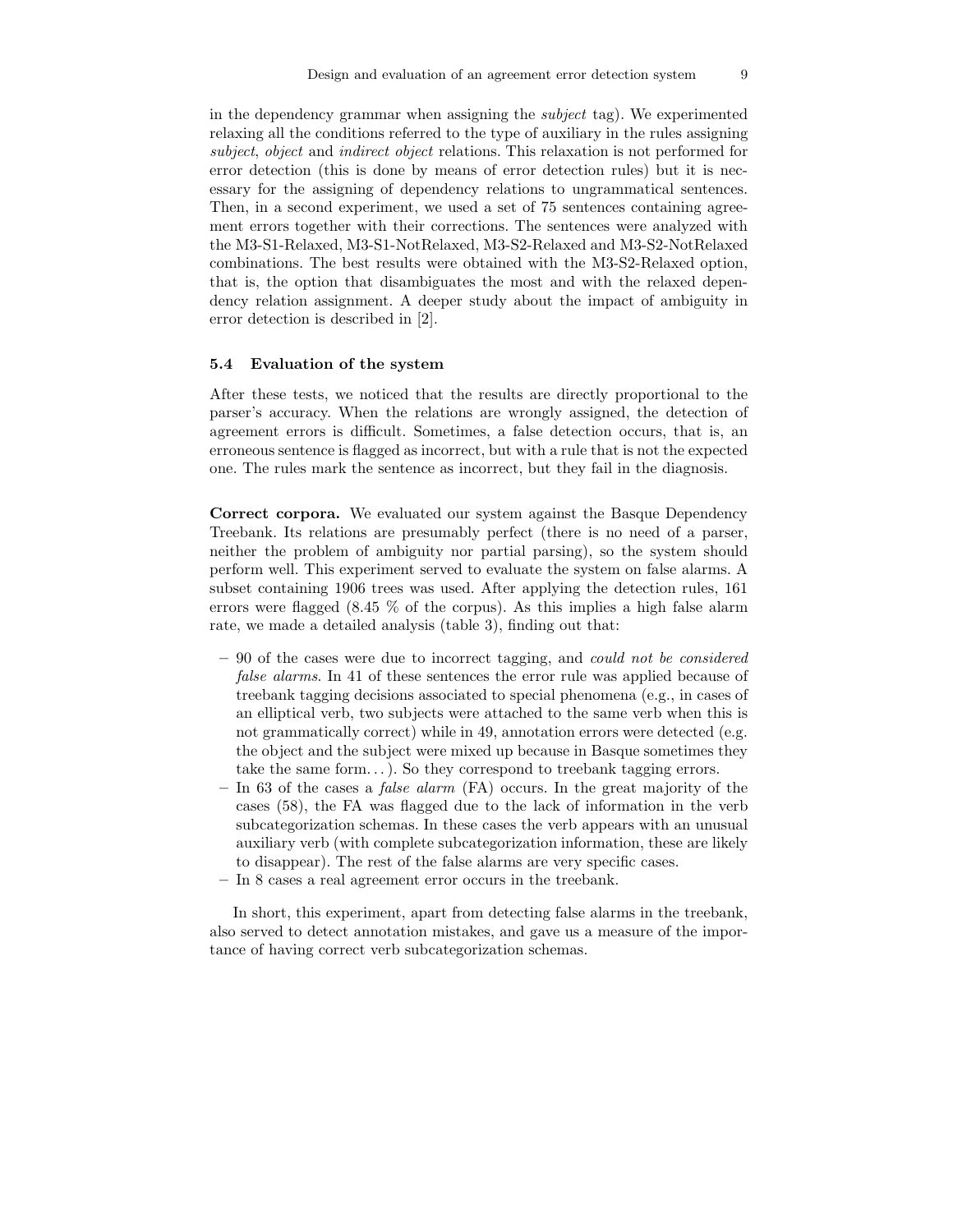| Flagged by the system Numb. From FA From treebank |     |         |          |
|---------------------------------------------------|-----|---------|----------|
| Not considered FA                                 | 90  | 55.9%   | 4.72 %   |
| FA                                                | 63  | 39.13 % | 3.30 %   |
| Real errors                                       |     | 4.97 %  |          |
| Total                                             | 161 |         | $8.45\%$ |

Table 3. Evaluation results on the Basque Treebank.

Error corpora. We also performed an evaluation of the system on error corpora, using both EDGK and MaltIxa. We applied the agreement detection rules to all the possible analysis trees of the sentences. We calculated four results:

- 1. Using a data-driven parser  $(MaltIxa, M)$ .
- 2. The knowledge-based parser  $(EDGK, \mathbf{E})$ .
- 3. MaltIxa and EDGK (M & E). An error will be marked if it is flagged in the dependency trees obtained by MaltIxa and EDGK.
- 4. MaltIxa or EDGK (M | E). If an error is flagged on the output of either of the syntactic analyzers, the sentence will be deemed erroneous.

Examining the results in table 4 we see that, when applying the full set of error detection rules, precision varies between 24.26% and 26.19%. As could be expected, the best precision results were reached with the option  $M \& E$  (when the error is flagged in the trees analyzed by both analyzers, the system is certain about the error). However, recall falls down (24.44%). In general, looking to both precision and recall, the two best options seem to be  $\mathbf{M}$  and  $\mathbf{M} \mid \mathbf{E}$ . In general, the data-driven parser gets better results with correct texts, and it also behaves better with incorrect sentences, showing a robust behaviour.

There are two error detection rules (named TWO\_SUBJ and TWO\_OBJ) that account for most of the false alarms, both with EDGK and MaltIxa. These rules mark the attachment of two subjects (objects) to a verb. This phenomenon can occur as a consequence of a genuine agreement error, but also because of an incorrect dependency analysis, and is the reason for many false alarms. We think that as the frequency of incorrect analysis trees is relatively high, these rules cause more harm than good. For that reason, we perform three experiments to confirm this assumption. In the second row of table 4 we show the results without considering the rule that detects two subjects (TWO\_SUBJ). In the third one, the rule that checks the appearance of two objects is removed (TWO\_OBJ) and, finally, the last row shows the result of removing both rules. The best results are obtained in the last case:  $44.44\%$  precision in the M & E option against the worse recall (17.77%, and f-score of 25.38). Considering precision and recall, *MaltIxa* gives the best results  $(38.88\%$  precision and  $46.66\%$  recall, f-score  $42.41$ ).

# 6 Conclusions and future work

In this work we have presented a set of experiments on agreement error detection applied to an agglutinative and free constituent-order language. For this, we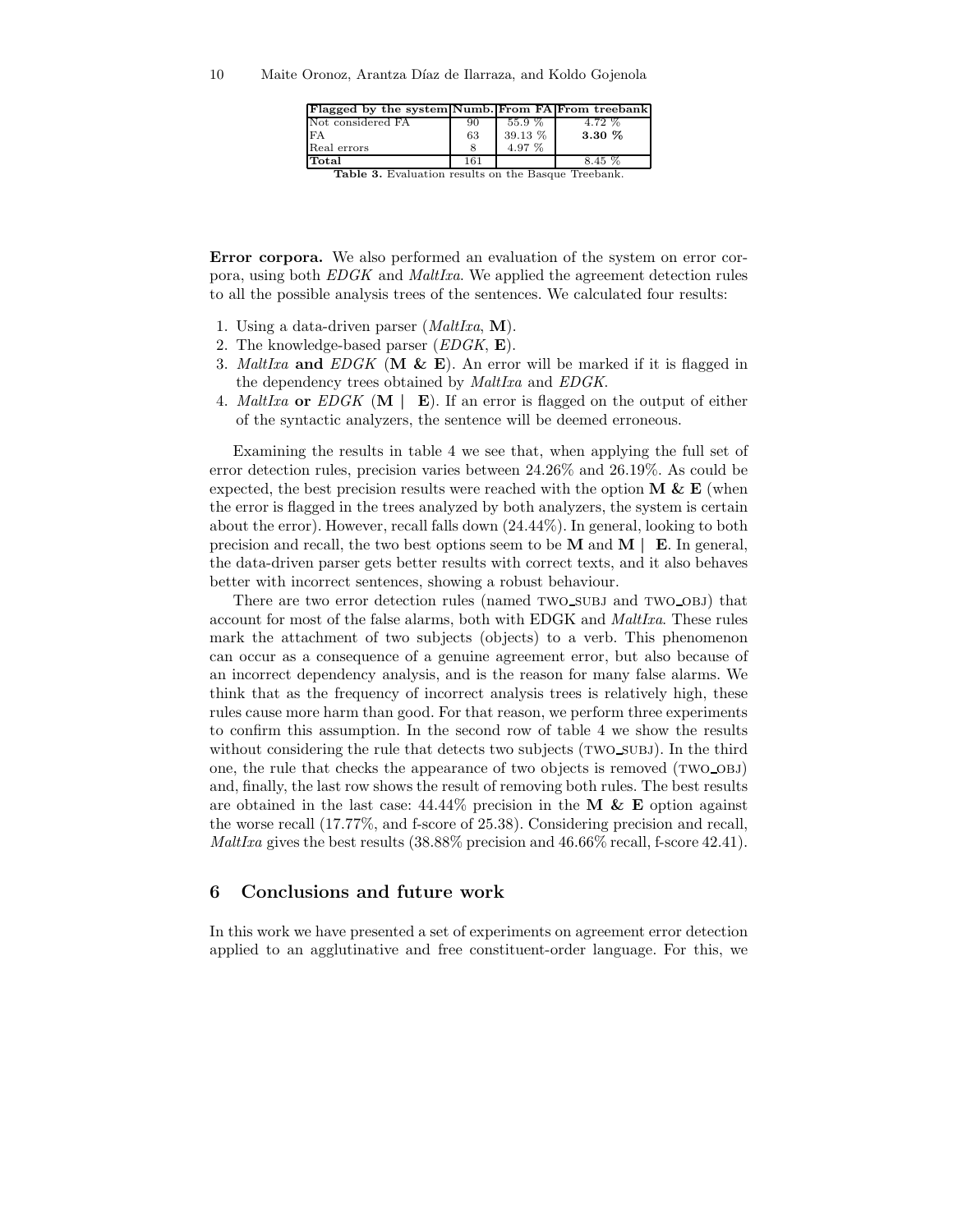|                   |                     | Correctly detected FA Detected |     |     | P          | $_{\rm R}$            | F     |
|-------------------|---------------------|--------------------------------|-----|-----|------------|-----------------------|-------|
| All the rules     | м                   | 28                             | 81  | 109 |            | 25.68 % 62.22 % 36.35 |       |
|                   | Е                   | 17                             | 53  | 70  | 24.28 %    | 37.77 % 29.56         |       |
|                   | M &<br>Е            | 11                             | 31  | 42  | $26.19 \%$ | 24.44 % 25.28         |       |
|                   | Е<br>$\mathbf{M}$   | 33                             | 103 | 136 |            | 24.26 % 73.33 % 36.45 |       |
| Without the rule  | м                   | 26                             | 59  | 85  | $30.58\%$  | 57.77 % 39.99         |       |
| TWO SUBJ          | Е                   | 14                             | 35  | 49  | 28.57%     | 31.11 %               | 29.78 |
|                   | M & E               | 10                             | 21  | 31  | $32.25\%$  | 22.22 %               | 26.31 |
|                   | Е<br>$\mathbf{M}$   | 29                             | 73  | 102 | 28.43 %    | 64.44 %               | 39.45 |
| Without the rule  | м                   | 22                             | 55  | 77  | $28.57\%$  | 48.88 % 36.06         |       |
| TWO_OBJ           | Е                   | 12                             | 39  | 51  | 23.52 %    | 26.66 %               | 24.99 |
|                   | M &<br>Е            | 8                              | 19  | 27  | 29.62 %    | 17.77 % 22.21         |       |
|                   | E<br>M <sub>1</sub> | 26                             | 75  | 101 | 25.74 %    | 57.77 % 35.61         |       |
| Without the rules | м                   | 21                             | 33  | 54  |            | 38.88 % 46.66 % 42.41 |       |
| TWO_SUBJ          | Е                   | 10                             | 19  | 29  | 34.48 %    | 22.22 % 27.02         |       |
| and               | M & E               | 8                              | 10  | 18  |            | 44.44 % 17.77 % 25.38 |       |
| TWO OBJ           | Е<br>$\mathbf{M}$   | 23                             | 42  | 65  |            | 35.38 % 51.11 % 41.81 |       |
| Number of errors  |                     |                                |     |     |            |                       | 45    |
| Number of words   |                     |                                |     |     |            |                       | 4995  |

Table 4. Agreement error detection with MaltIxa and EDGK.

have used *Saroi*, a tool built for the inspection of dependency trees. The tool allows us to design restrictions by means of query-rules to be applied on the output of dependency parsers. In the evaluation we have experimented tuning the ambiguity of the analysis chain, we have used two general-purpose dependency parsers and two types of corpora.

When analyzing the Basque Dependency Treebank, we have detected illformed dependency trees, that is, manual annotation mistakes. Additionally, we have evaluated our system regarding false alarms, obtaining a false alarm rate of 3.30 %. Most of the alarms could be easily avoided improving the verb subcategorization schemas we use, and in this way leaving a minimal false alarm rate. In consequence, we think that the precision of our grammar rules is high.

One of the main problems is the lack of coverage of the dependency analyzers. When the trees are not syntactically well-formed, the system is more prone to signal a false alarm. Any improvement in syntactic analysis will have a positive effect on the error detection system. In the future, we want to analyze how complementary are MaltIxa and EDGK, and how they could be combined to obtain suitable analysis trees.

Working with real texts also led us to consider the problem of ambiguity. The best results are obtained when using the deepest disambiguation level (both morphosyntactic and syntactic). This can be explained by the explosion in the number of trees when "all" the ambiguity is considered.

## References

- 1. Ilari Zubiri 1994. Gramática didáctica del euskara. Didaktiker, Bilbo.
- 2. A. Díaz de Ilarraza, K. Gojenola, and M. Oronoz. 2009. Evaluating the Impact of Morphosyntactic Ambiguity in Grammatical Error Detection. In Recent Advances in Natural Language Processing 2009, Borovets, Bulgary.